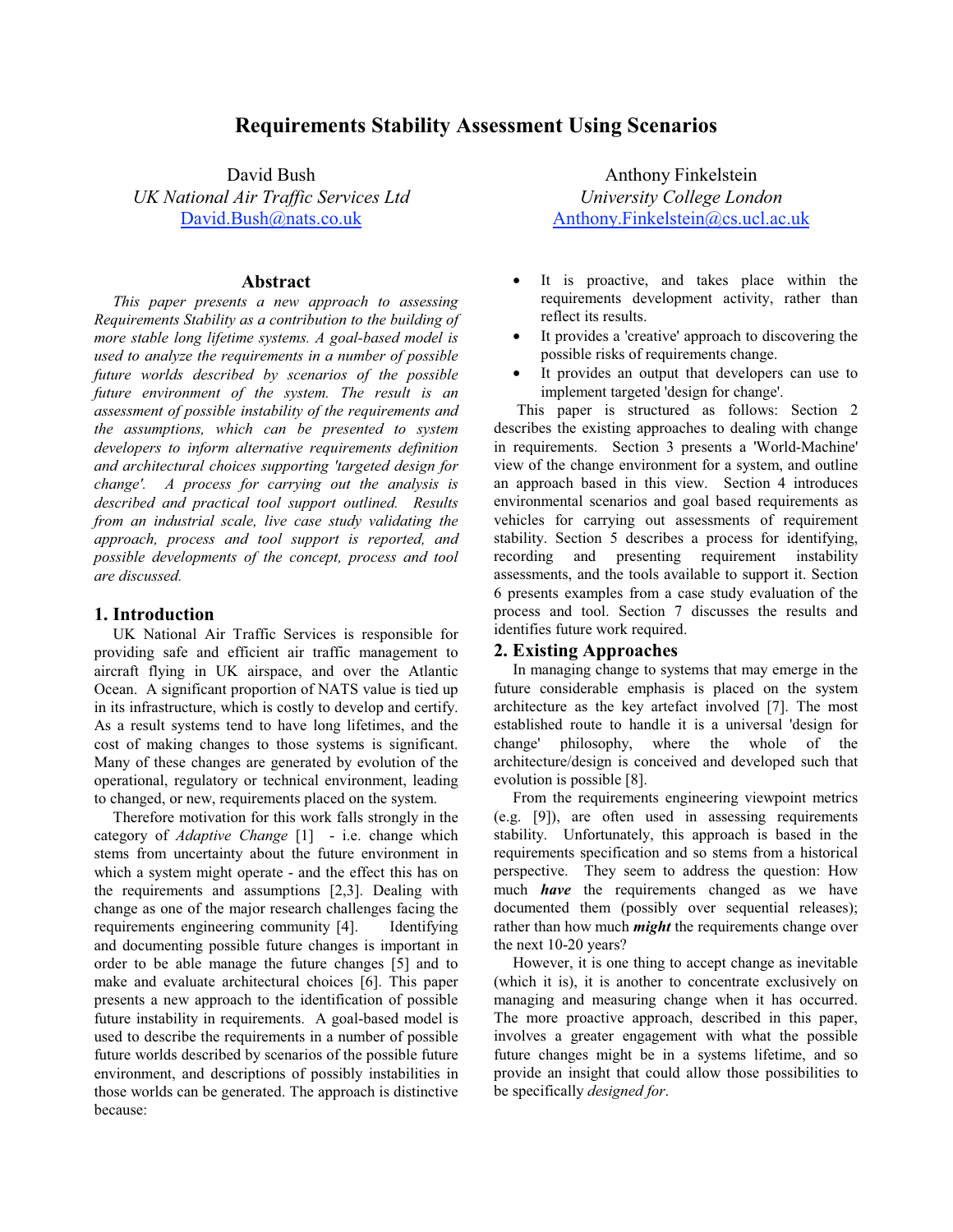This is a distinct emphasis from both historical work in requirements stability, and from software architecture approaches; a change which will include *a-priori* engagement with the likely stability of the requirements and the assumptions.

Risk Management engages with a similar problem in identifying risks up front. However, while for example, the SEI Risk Taxonomy [10] does recognize requirements stability as a risk area, there is a fundamental assumption that these risks are already known - just not well communicated. Hence, its elicitation techniques are unsuitable for identifying long-term changes in the environment or the requirements - where often the possibility of change is not currently know them. More fundamentally, experience in the strategic management domain [11] suggests that *identifying and reporting* these risks is itself insufficient, and that achieving early action in response to them requires a much more interactive engagement with them and their consequences.

## **3. A World-Machine View of Evolution**

To model the relationship between the system we propose to build, and the environment in which it will sit we have applied Jackson's [12] concept of 'The World and the Machine' to make clear the importance of the environment within which the solution system will eventually sit. In Jackson's formulation the requirements (R) for the system, and the domain knowledge (D) or assumptions about the environment that surround it are 'world' artifacts.

But what is this 'world' or environment? Classically in systems development we might understand it as the world NOW when we analyze a current system, and then extend this to an EXPECTED world for which we develop a set of requirements and assumptions. However, there is considerable uncertainty in the future environment for the machine. We therefore extend Jackson's concept to allow for this uncertainty by conceiving possible future worlds in which our machine might operate.





Each of these can have its own requirements  $(R_n)$  and domain knowledge  $(D_n)$ , and it may share some of these with other possible future worlds. As we cannot predict

which of these worlds might eventually come about, then to minimize the impact of change in the systems lifetime we need to build a system with the best chance of being stable in all of them (or as many as possible). However two other considerations face developers: they must design for the expected world - even if some of it's requirements and assumptions are not present in the possible future worlds; and secondly they must develop cost-effective solutions - and this is hard enough when developing for just one expected world.

Therefore in order to provide a feasible approach we follow a process that is based in the current practice - of starting with the requirements for a system for the expected world. We then move on to analyzing those requirements in the possible future worlds ('**A**'). Elements of stability and volatility in requirements and domain knowledge can then be identified, and the developer is then in a position to decide what, if anything, they wish to do about the specification for the machine in order to address that change risk ('**B**').



## **Figure 2 - Analysis and Response**

### **4. Environmental Scenarios and Goal Models**

In [13] we introduced the use of environmental scenarios from the strategic management domain to describe possible future worlds with a view to assessing requirements stability of requirements represented in a goal based model.

This paper presents the follow on of that study, defining a process for evaluating stability, tool support to assist the developer; and provides illustrations of the output of the process as artifacts for developers to review their requirements or architectures to address the instabilities identified.

We selected scenarios because of the close match between their use in business, and the extended 'World/Machine' view of alternative worlds described in Section 2. Secondly they were attractive because of the established strengths they have in anticipating and understanding risks and identifying new scope and opportunities [14]. They effectively represent a global 'WHAT-IF' environmental analysis.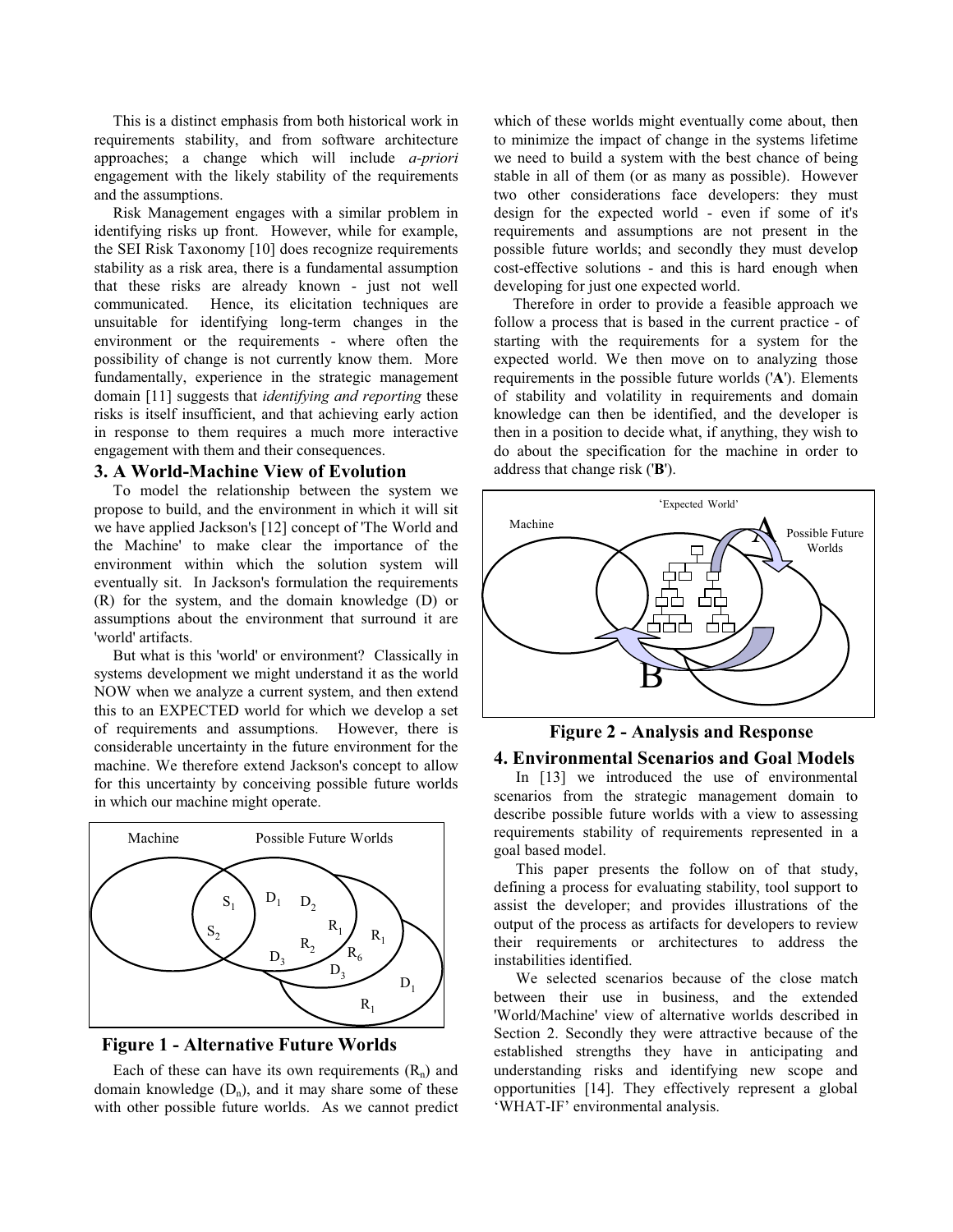We selected a goal model as our representation mechanism because they are well established as a mechanism for dealing with change, both requirements change [15,15a, 15b] and safety case argumentation [16], and for the established work in identifying classifications of change types in goal structures [17]

There are many different types of goal based representations, [18,19,20,21] In order to keep our approach as open as possible to different goal modeling approaches we have limited the hard requirements and constraints placed on the content and structure of the goal graph. These are the essential characteristics for use in this approach:

- A parent goal is satisfied when its child goals are adequately satisfied.
- Goals should include clear information expressing why their refinements are adequate - (we have called this 'refinement argument'.) It will also provide an indication of the level of confidence we have in the refinement being adequate.
- Goals should contain a notion of the measurable extent to which they must be performed. (So to 'Achieve Safety' is not enough - the level of 'Safety' will need to be defined). This aspect is important because it is often in the detail of the 'level' of performance required in a goal that instabilities occur.
- The goal graph should explicitly include assumptions as a form of goal (often these can be 'allocated' to the environment) linked as necessary to ensure adequate refinement.

# **5. The Stability Assessment Process**

## **5.1 General**

This section defines an assessment process to be followed in establishing the stability of the set of goals modeling the system requirements. There are three distinct and sequential stages of the process: the Preparation; the Assessment; and the Resolution. The preparation stage involves the development of the environmental scenarios and the baseline goals for the system. In the Assessment phase the stability of the goals are judged and recorded. In the Resolution stage the results of the stability assessments are used to make decisions about changes to the requirements, and/or to the architecture of the solution.

There is an important distinction to be drawn between Assessment and Resolution. Assessment activities are based in the existing goal details, and the activity makes assessments of those goals, it does not change them, or add further goals. It is the Resolution stage that makes changes to the actual goals.

The emphasis of this work is in assessing the stability of the goals, and so the process description is most detailed in that area. In the case study examination, some detail will be provided about the results of the Preparation stage, and pointers will be provided to the possible content of the Resolution stage, although these are not core aspects of this work.



**Figure 3 - Stability Assessment Process**

#### **5.2 Preparation**

The preparation stage contains the activities necessary to develop the pre-requisites for the detailed goal based assessment. These pre-requisites are shown on the left hand side of Figure 3. The pre-requisites are: a set of requirements and assumptions structured in a goal directed form; and a number of possible future worlds described in scenarios related to the context of the system being developed. While the development of goal-based models of requirements may be familiar to readers [16, 18,19] the development of scenarios of possible future worlds may not be. It is beyond the scope of this paper to address this, but established texts in this area provide considerable guidance in this activity. [ 21a,21b ]

### **5.3 Assessment**

Given the two pre-requisites: a goal graph and a set of scenarios, the detailed Assessment stage can begin. There are three activities involved in the Assessment stage, these are: an Initial Stability Assessment, where a goal-by-goal assessment of stability is made in each environmental scenario; an Analysis activity, where the results of the stability assessment can be reviewed – so allowing decision on resolution action; and a Propagation activity, which overcomes the 'localization' inherent in the initial piecemeal assessment. The preferred route through these activities is:

Initial Stability Assessment  $\rightarrow$  Analyze Instabilities  $\rightarrow$  Instability Propagation  $\rightarrow$  Analyze Instabilities

Where the first of the analysis stages can be used to make a decision about whether it is necessary or worthwhile to carry out the propagation activity. The following sub-sections describe the process following this recommended path.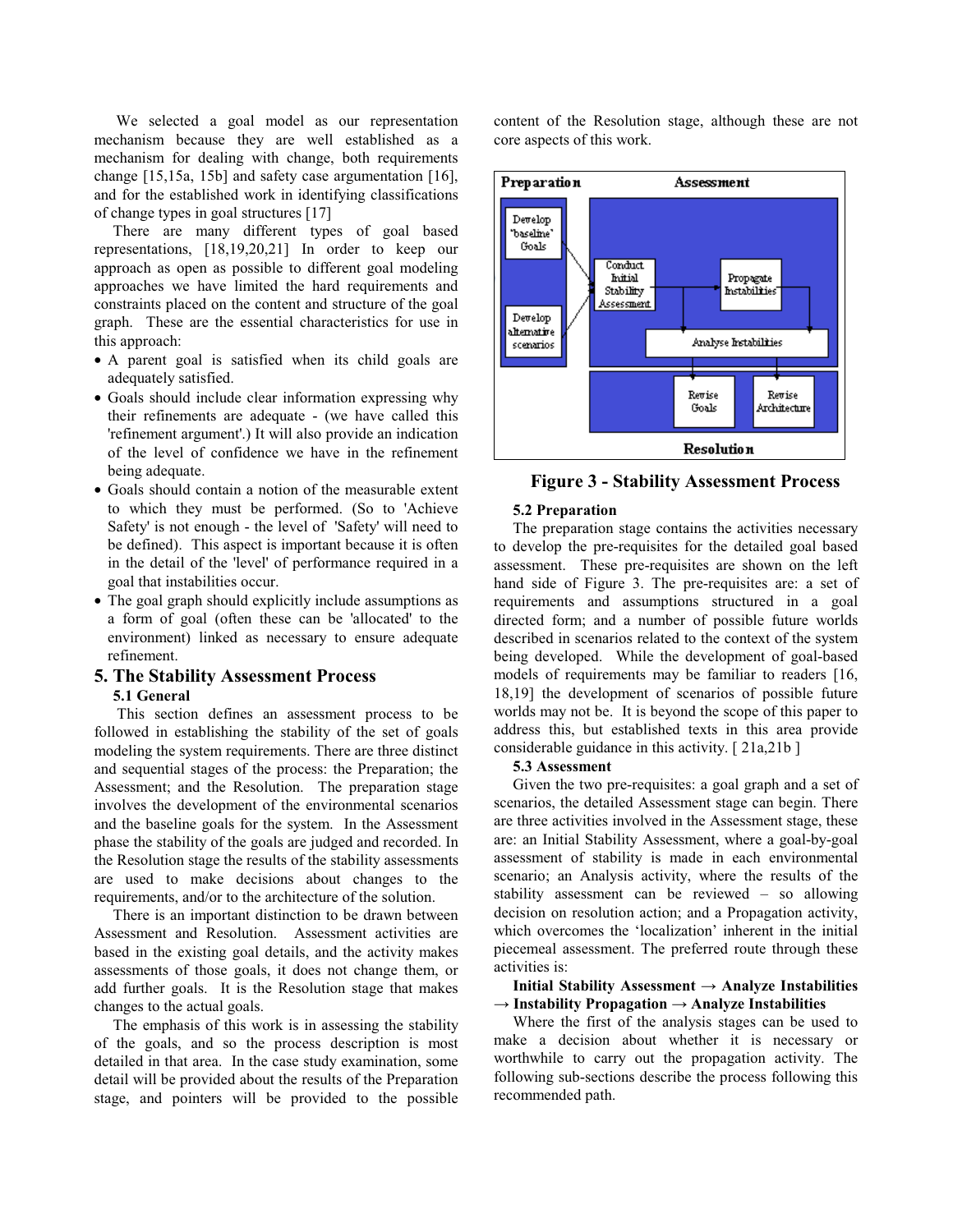#### **5.3.1 Initial Stability Assessment**

The initial assessment is a piecemeal passthrough of each item in the goal graph, against each of the scenario descriptions in turn. This involves reading into the scenario description, and then imagining the system in the context of the 'alternative' world that the scenario describes. Then for each goal, an assessment can be made of the stability, both in a numerical score, and in a textual description.

The classification of possible change types in a goal based requirements structure was introduced in [17]. Although there the context was for supporting the derivation of rationale for version changes of the requirements, we have found the classification a useful basis for extension into a classification of goal instabilities. Such a classification is useful because:

- It assists users of the process to think about the categories of instability that may occur.
- It provides a standard terminology which assist in the collection of data and metrics.
- It serves as the basis for providing propagation heuristics (discussed later).
- It may provide a mechanism for establishing 'Resolution Heuristics'.

Our extended set of goal and assumption instability types are listed in Table 1.

| • Goal Addition       | • Remove Refinement   |
|-----------------------|-----------------------|
| • Goal Removal        | • Assumption Addition |
| • Change Goal         | • Change Assumption   |
| Functionality         | Level                 |
| • Change Goal Level   | • Assumption Removal  |
| • Add Goal Refinement | • Change Allocation   |

### **Table 1 - Goal Change Types**

At the completion of this activity the goals in the goal graph will each be annotated with instability measures and remarks – for each of the environmental scenarios considered. This initial assessment can then be analyzed.

#### **5.3.2 Analyze Instabilities**

The analysis of the initially assessment can be used to identify the Goals most likely to be unstable - either overall across all scenarios, or within in each scenario. At this stage the result of the analysis might be either:

- A decision to use the initial assessment as the basis for deciding on resolution action, or
- A decision to carry out a propagation of the identified instabilities, in order to address the 'localization' limitation of the piecemeal assessment.

The description of this Propagation activity, and the rationale for it is addressed next.

## **5.3.3 Propagate Instabilities**

While this first pass assessment is useful, and can provide a basis for identifying resolution actions, it suffers from one particular limitation, and that is that it ignores the non-locality of instability in the goals. The most trivial example of such a non-locality would be 'Goal Removal – where if we assessed a particular goal to be unstable in that way – then all of the leaf goals \* should really be unstable in the same way. This process therefore includes a stage based on the strategy used in goal based safety Cases [16] - a second pass stage, where goal instabilities can be propagated up, down and across the goal graph, to provide a more thorough and considered assessment of possible instability.

In order to provide guidance to those assessing goal instability, we have identified a series of propagation heuristics to assist in the consideration of possible propagation actions. Each heuristic is based on a particular type of goal instability (introduced in Table 1), and includes guide questions and considerations for propagating *up*, *down* or *across* the goal graph. An example of one of these heuristics is shown in Table 2 below.

## **Propagation Heuristic for: Goal Addition**

*Trace* Up: Identify any parent goal, which is itself inadequately broad in scope to include the need to have this Goal as a refinement. That Goal is a candidate for instability, and has the instability type Change Goal Functionality or Change Goal Level.

*Trace Down*: Identify any child goal that is itself inadequately broad in scope to include the need to have this Goal as a parent. That Goal is a candidate for instability type Change Goal Functionality or Change Goal Level.

### **Table 2 - Sample Propagation Heuristics**

Once the propagation is complete, a revised set of values and comments about possible instability in each environmental scenario is available, allowing a second pass of the analysis activity.

## **5.3.4 Analyze Instabilities (2nd Pass)**

With the revised set of assessments the assessors once again can review the assessments. These potential instabilities identified can then inform decisions about whether or not to resolve the issues identified – possibly by changing the requirements, or by making architectural design decisions.

## **6. Tool Support to the Process**

In order to confirm the feasibility of the concept and process, and to provide a degree of automation and support to the case study, a supporting toolset was developed to guide users through the process and to record and present the results of the analysis. In order to minimize the cost and effort, and to maximize the possible take-up of the tool support, the development strategy was based on using existing desktop tools, adapted and integrated as needed.

<sup>\*</sup> More strictly 'all of the leaf goals that do not have another parent'.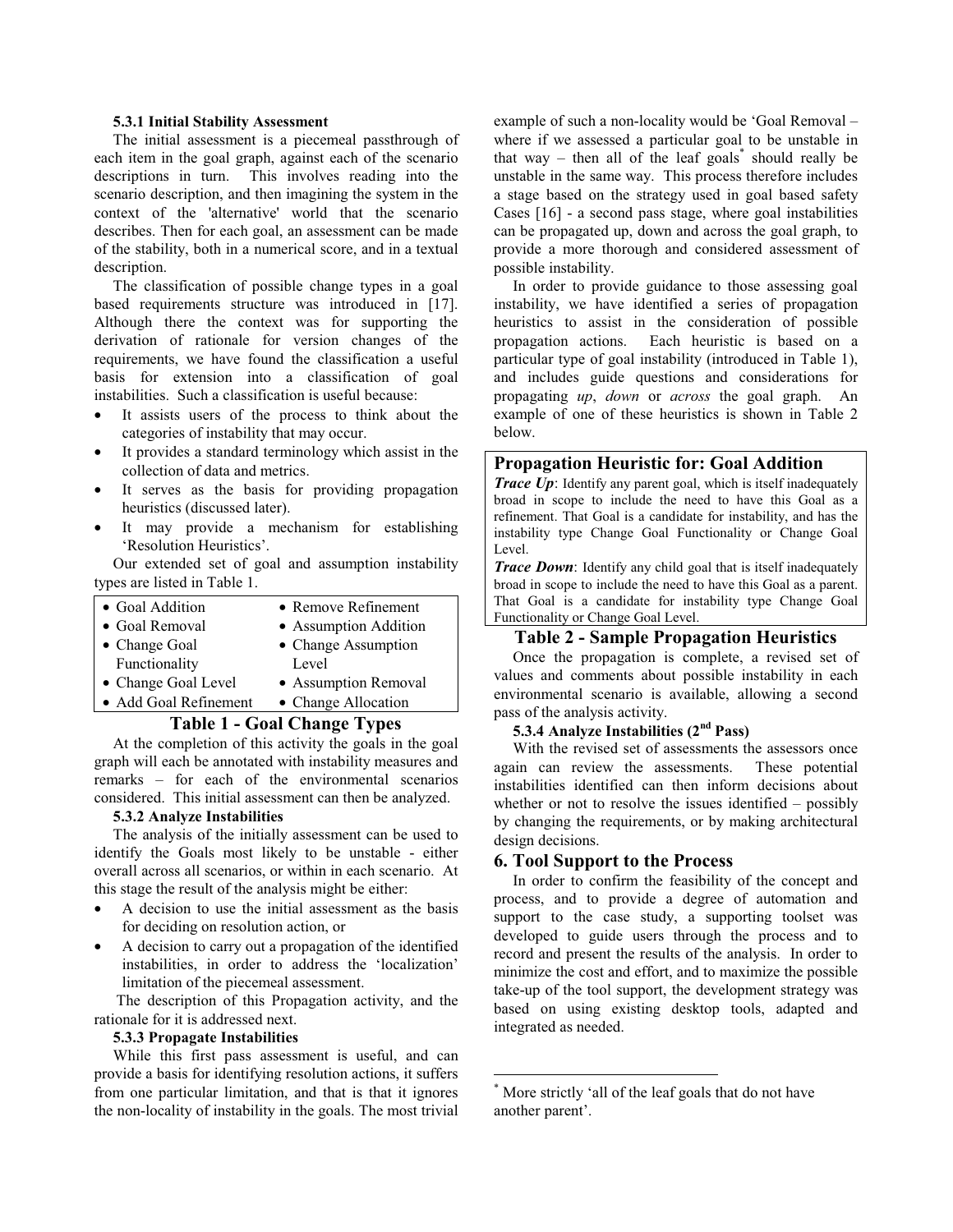The tool had to meet two distinct needs, firstly the presentation of the goals in a graph structure, and secondly the recording and processing of the analysis data as it is entered. For the graphical element Microsoft Visio© has provided a widely available tool to support goal graph development and presentation. For the data storage and manipulation, a database is the most appropriate mechanism. Given he relatively simple requirements we selected Microsoft Access©. As these represent widely available 'standard' tools, and can be easily integrated with Visual Basic©, they met the needs admirably. Related work we have been involved with has identified that the integration of Visio with ODBC database is relatively straightforward, and recently we have been developing and applying a Visio to DOORS link, which would provide for more rigorous requirements for data storage, management and tracability.

## **7. Instability Assessment: A Case Study**

## **7.1 Case Study System**

In order to validate the concept, process and tool support we conducted a case study evaluation of the stability of the requirements for a real-life NATS problem - the Minimum Safe Altitude Warning (MSAW) system. The MSAW system is intended to reduce the number of occurrences of Controlled Flight into Terrain (CFIT) through a ground based early warning to aircraft flying below the mandated minimum safe altitude. This particular system was selected because we had adopted a goal based approach to the development of the requirements for the system as part of an earlier evaluation of goal based requirements engineering [23] and so not only was the goal graph already available, but we were also familiar with the requirements, and confident in its completeness and accuracy.

#### **7.2 Case Study Scenarios**

Full details of the scenarios and the techniques used in their derivation are reported in [24]. These scenarios were developed by a small team of MBA students, with significant pre-course experience in air transport and business. Each scenario provides a narrative description of a possible future world, and an example of one of the scenarios is visible in Figure 5. The four scenarios described worlds we have characterised as: Affluent Nationalism; Consumerism; Controlled Development and Survival of the Fittest. Figure 4 shows the highlights of these scenarios.

## **7.3 Case Study Examples**

In this section examples are presented, based on the results developed during the case study. The sub-sections are arranged based on the assessment activities, Initial Assessment, Analysis and Propagation.

#### **7.3.1 Initial Stability Assessment**

An example screenshot of the tool used for stability assessment is shown in Figure 5. The figure shows, at the top, a full description of the text of the scenario. Alternative page selectors on the tab strip allow the use to view the key drivers of the scenario in list form or a bulleted list of change drivers for requirements in general.



**Figure 4 Scenario Summaries**

A diagram of the local extract of the goal graph is presented and the user can make an assessment of the instability in the box in the bottom left, by providing a checkbox assessment, a description of the instability effect and a classification of the type of the instability. For the case study a 4-point scale was selected, with the responses converted to a linear 0-3 scale. An example of the kind of instability recorded at this stage is shown in Table 3, this represents a single assessment of a goal against a scenario.



**Table 3 - Example Assessment**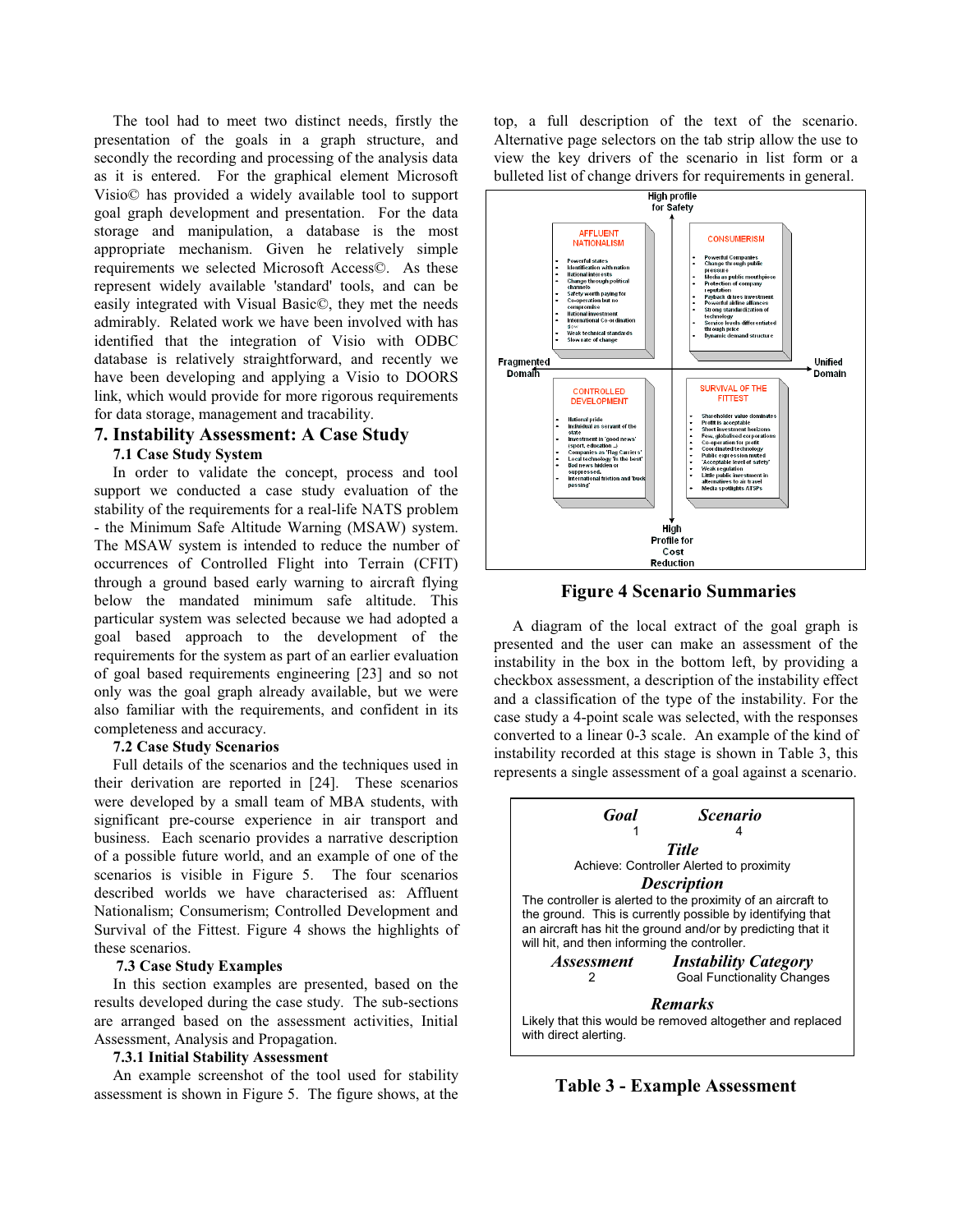|                                                                                                                                                                                                                                                                                                                                                                                                                                                                                                                                                                                                                                                                                                                                                                                                                                                                                                                                                                                                                                                                                                                                                                                                                                                                                                                                                                                                                                                                                                                                                                                                                                                                                                                                                                                                                                                                                                                                                                                                                                                                                                                                                                                                                                                                                                                      |                                                                                                              | <b>Goal Stability Assessment through Scenarios (GSAS)</b>                                                                     |                                                                                                                                             |                                                                                                                                                                                                                                                                                                                                                                         |  |  |
|----------------------------------------------------------------------------------------------------------------------------------------------------------------------------------------------------------------------------------------------------------------------------------------------------------------------------------------------------------------------------------------------------------------------------------------------------------------------------------------------------------------------------------------------------------------------------------------------------------------------------------------------------------------------------------------------------------------------------------------------------------------------------------------------------------------------------------------------------------------------------------------------------------------------------------------------------------------------------------------------------------------------------------------------------------------------------------------------------------------------------------------------------------------------------------------------------------------------------------------------------------------------------------------------------------------------------------------------------------------------------------------------------------------------------------------------------------------------------------------------------------------------------------------------------------------------------------------------------------------------------------------------------------------------------------------------------------------------------------------------------------------------------------------------------------------------------------------------------------------------------------------------------------------------------------------------------------------------------------------------------------------------------------------------------------------------------------------------------------------------------------------------------------------------------------------------------------------------------------------------------------------------------------------------------------------------|--------------------------------------------------------------------------------------------------------------|-------------------------------------------------------------------------------------------------------------------------------|---------------------------------------------------------------------------------------------------------------------------------------------|-------------------------------------------------------------------------------------------------------------------------------------------------------------------------------------------------------------------------------------------------------------------------------------------------------------------------------------------------------------------------|--|--|
| Scenario:                                                                                                                                                                                                                                                                                                                                                                                                                                                                                                                                                                                                                                                                                                                                                                                                                                                                                                                                                                                                                                                                                                                                                                                                                                                                                                                                                                                                                                                                                                                                                                                                                                                                                                                                                                                                                                                                                                                                                                                                                                                                                                                                                                                                                                                                                                            | Consumerism                                                                                                  |                                                                                                                               | ID:                                                                                                                                         |                                                                                                                                                                                                                                                                                                                                                                         |  |  |
|                                                                                                                                                                                                                                                                                                                                                                                                                                                                                                                                                                                                                                                                                                                                                                                                                                                                                                                                                                                                                                                                                                                                                                                                                                                                                                                                                                                                                                                                                                                                                                                                                                                                                                                                                                                                                                                                                                                                                                                                                                                                                                                                                                                                                                                                                                                      |                                                                                                              | Scenario Factors   Change Drivers   Set Up   Scenario Description                                                             |                                                                                                                                             |                                                                                                                                                                                                                                                                                                                                                                         |  |  |
| As the state has stepped back, airline consolidation has occurred, reducing excess capacity and increasing flexibility through global alliances. ATSP is a minority player and is heavily influenced by the<br>airlines. The amount of co-ordination required to introduce new technologies is low as there are only three global airline alliances and national concerns play little part in decisions. There are strong<br>incentives to implement technical and procedural changes and once an objective has been agreed, although a strong safety emphasis means that these are not always implemented immediately. This<br>can result in a small disparity between demand and capacity, but the resulting delays are generally accepted as the price to be paid for safety.<br>Competition among the alliances is somewhat limited, although airlines continuously review their choice of airport hubs and try to be ahead of competitors in creating a small number of new hubs.<br>National boundaries are barely an issue in such decisions and ATSPs are little more than value-chain extensions of the alliances.<br>The domain is quasi-monopolistic and ATM planning and provision is a team-based activity within the alliances. Where competition exists it does not affect inter alliance co-operation in ATSP strategy<br>(which is an exception to monopoly rules). There is also common emphasis on public safety which arises from airlines' desire to avoid damage to their reputation. ATSPs enjoy benefits of scale and cost<br>through co-operating technical systems in all parts of the value chain. Whether private or publicly owned, global airlines and strong consumers are the dominating influence. Nonetheless, for image<br>sake, GA continues to have access to the airspace.<br>If national planning systems decide to take on the airlines, traffic goes elsewhere so the nation loses economic standing. The role of ATSPs (although invisible to the ultimate customer) changes,<br>although not too quickly because of the cautious approach to introducing technology. Regard for safety means an enduring respect for ATSPs, and they retain a valued and differentiated role in providing<br>a 'safety net' service in case of problems or dangers arising in the system. |                                                                                                              |                                                                                                                               |                                                                                                                                             |                                                                                                                                                                                                                                                                                                                                                                         |  |  |
|                                                                                                                                                                                                                                                                                                                                                                                                                                                                                                                                                                                                                                                                                                                                                                                                                                                                                                                                                                                                                                                                                                                                                                                                                                                                                                                                                                                                                                                                                                                                                                                                                                                                                                                                                                                                                                                                                                                                                                                                                                                                                                                                                                                                                                                                                                                      |                                                                                                              |                                                                                                                               |                                                                                                                                             |                                                                                                                                                                                                                                                                                                                                                                         |  |  |
| <b>Select a Goal</b>                                                                                                                                                                                                                                                                                                                                                                                                                                                                                                                                                                                                                                                                                                                                                                                                                                                                                                                                                                                                                                                                                                                                                                                                                                                                                                                                                                                                                                                                                                                                                                                                                                                                                                                                                                                                                                                                                                                                                                                                                                                                                                                                                                                                                                                                                                 |                                                                                                              |                                                                                                                               |                                                                                                                                             |                                                                                                                                                                                                                                                                                                                                                                         |  |  |
| <b>Goal ID</b><br>17<br><b>Goal Title</b>                                                                                                                                                                                                                                                                                                                                                                                                                                                                                                                                                                                                                                                                                                                                                                                                                                                                                                                                                                                                                                                                                                                                                                                                                                                                                                                                                                                                                                                                                                                                                                                                                                                                                                                                                                                                                                                                                                                                                                                                                                                                                                                                                                                                                                                                            | <b>Depth</b><br>$\Omega$<br>Avoid: Controlled Flight into Terrain<br><b>Enter Stability Assessment Here:</b> | <b>Other</b><br><b>Type</b><br>Goal                                                                                           |                                                                                                                                             | <b>Description of Goal</b><br>Controlled flight into terrain occurs when a pilot, in full control of his aircraft, flys it into terrain. The avoidance<br>of any situation where this might occur is primarily the responsibility of the pilot, who should always avoid<br>the terrain. However if this is not achieved then any terrain proximity should be rectified. |  |  |
|                                                                                                                                                                                                                                                                                                                                                                                                                                                                                                                                                                                                                                                                                                                                                                                                                                                                                                                                                                                                                                                                                                                                                                                                                                                                                                                                                                                                                                                                                                                                                                                                                                                                                                                                                                                                                                                                                                                                                                                                                                                                                                                                                                                                                                                                                                                      | Goal<br><b>Stability</b><br><b>Assessment</b><br><b>Remarks</b><br><b>Instability Category</b>               | <b>Scenario</b><br>Reviewer:<br><b>Future</b><br>Probably<br><b>Stable</b><br>$\circledcirc$<br>$\circledcirc$<br>$\circledR$ | <b>Now</b><br><b>Probably</b><br><b>Unstable</b><br><b>Unstable</b><br>$\overline{\omega}$<br>$\circledR$<br>$\blacksquare$<br><b>Store</b> | Avoid:<br>Controlled<br>Flight into<br>Terrain<br>Achieve:<br>Achieve:<br>Aircraft<br>Aircraft<br>Terrain<br>Avoids terrain<br>Proximity<br>proximity<br>rectified                                                                                                                                                                                                      |  |  |

**Figure 5 - Initial Stability Assessment** 

## **7.3.2 Initial Instability Analysis**

Once assessments were complete for all goals in each of the four scenarios the initial assessment was complete. Figure 6 is an overview of the goal graph, and while the detail is now readable, it does show the results of the instability scores reflected back into the goals in colour.

The goal graph is colour coded using the instability ratings given. Lighter colours represent little or no stability, while the darker colours are the more unstable goals/assumptions. The coding scheme selected in the case study ensured that the severity of the instability was a function both of the total instability scores across all scenarios, and of the number of different scenarios in which a particular goal/assumption turned out to be unstable graph. A particular strength of this display is that it allows a rapid targeting of the most unstable goals and assumptions, allowing users to target follow up activities on the more critical areas. The main weakness is that it does not provide any detail on the nature of the instability and how it varies across scenarios. Indeed, as some instability may actually be welcome a different view is needed to carry out a detailed analysis of the instabilities.

The tool provided such an alternative view, allowing the drilling into the detail of the instability in a way that supported the making of decisions about what might be

done about the identified instability. The goal detail view for one of the goals in the case study is shown in Figure 8. This shows the assessments for each of the four scenarios on one page, and allows the user to make the necessary decisions about resolving the instability. Such a resolution might involve changing goals; making architectural decisions about the solution, which might mitigate the risks; or, indeed, doing nothing.

The process description highlighted the potential limitation of the single pass assessment, that it ignored the cascading effects of change around the goal graph. The goal detail display shown in Figure 7 allows the user to begin to address this by propagating instabilities around the goal graph, because against each scenario is a connection to the propagation tool.

## **7.3.3 Instability Propagation**

Instability propagation required a source Goals and at least one target goal. The propagation heuristics described in Section 6 are used to identify which are the candidate target goals. Figure 8 shows the tool display for one of the case study source goals that has been selected for instability propagation. The display presents the source goal information and the recorded instability types for it. Based on these the lower box contains the specific propagation heuristics for the given instability type.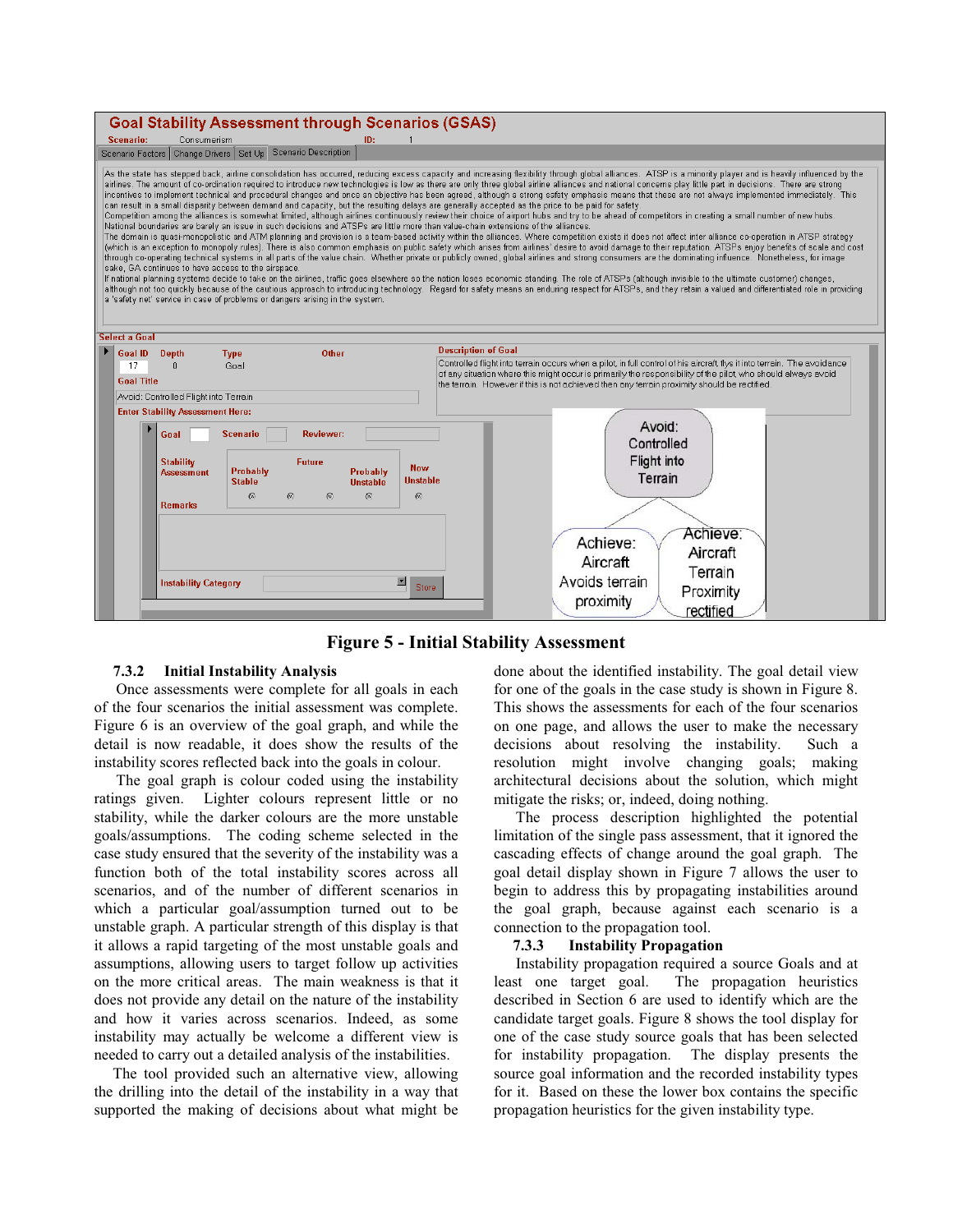Using the heuristics as a guide the goal graph was scanned, and a suitable target goal to which the instability could be propagated was identified. The target goal was then edited to provide revised, *propagated*, assessment. Once the goals were propagated in this way, an alternative 'propagated' version of the goal graph was generated. The Analysis process was then able to be can then be repeated for the (potentially new) unstable goals to make the appropriate decisions about resolution actions.

### **7.4 Using Instability Results**

The process and tool discussed here specifically excludes the mechanism by which the instability results will be used by analysts or designers to change the requirements or to make architectural decisions. This is an approach and process to assess and present stability/instability measures for requirements. Our vision is that the developers, having worked through this process will be able to use the displays already presented to make their resolution decisions. The following examples from the case study illustrate the way in which this approach has provided new information, which can be used to drive further requirements or design activities.

## **7.4.1 Goal Addition Example**

The subject goal is "**Avoid: Controlled Flight into Terrain".** During *Initial Assessment*, against the scenario it was identified that this top level goal was potentially unstable because that scenario suggested that MSAW alerting might become a 'subscription service'. This suggested that there might be an additional goal to bill the aircraft for the use of the service.

During *Instability Propagation*, it became clear that the impact of such an instability also spread to the goal: **Achieve: Controller Notifies Pilot,** as pilots of airlines who had not subscribed to the service would not need to be informed. In fact, after consideration, it was decided that this propagated instability was probably best assigned to the child goal: **Achieve: Controller Informed of Proximity**, as there was no point warning a controller if no action was going to be taken.

During *Instability Analysis*, the two potential instabilities (the possible new Goal, and the possible change to the goal to 'inform the controller'), prompts thought on a number of possible resolutions actions. Firstly, the new goal could be added (although it seems likely that it would be allocated outside of the MSAW system, to a supporting administrative process), or the potential new requirement could be ignored. Secondly, the potential change in the goal associated with informing the controller could be ignored for now or alternatively the possibility could be engaged with, in which case the following considerations might be made:

• How should the goals be changed to address the possible change? (should the controller be informed or not if a non-subscribing aircraft is in danger?)



#### **Figure 6 - MSAW Goal Graph - Extract**

What additional requirements are implied to meet this possible new need (e.g. Inhibition of alerts for nonsubscribing Aircraft)?

How should the solution be addressed:

- With the 'inhibition' functionality built in and all aircraft automatically subscribed unless and until the possible change materializes?
- With the 'alerting' functionality 'designed for changed' to accommodate inhibition capabilities some time in the future if needed?

### **7.5 Analysis of the Case Study**

Overall the case study was very successful at providing insights to the possible instabilities that might emerge in the longer term. A number of possible new and changed requirements, and assumptions were identified. These were genuinely new, as they had not been identified in the original goal derivation exercise. Furthermore, the use of the textual commenting of the assessors' reasons for marking items as unstable was useful, because when coupled with the database trace to scenarios it provided significant rationale for the choices made.

Notwithstanding this existing trace, we are of the opinion that the stability assessment exercise is most likely to be successful if carried out by those who will need to act on its results – the requirements analysts, system architects and designers.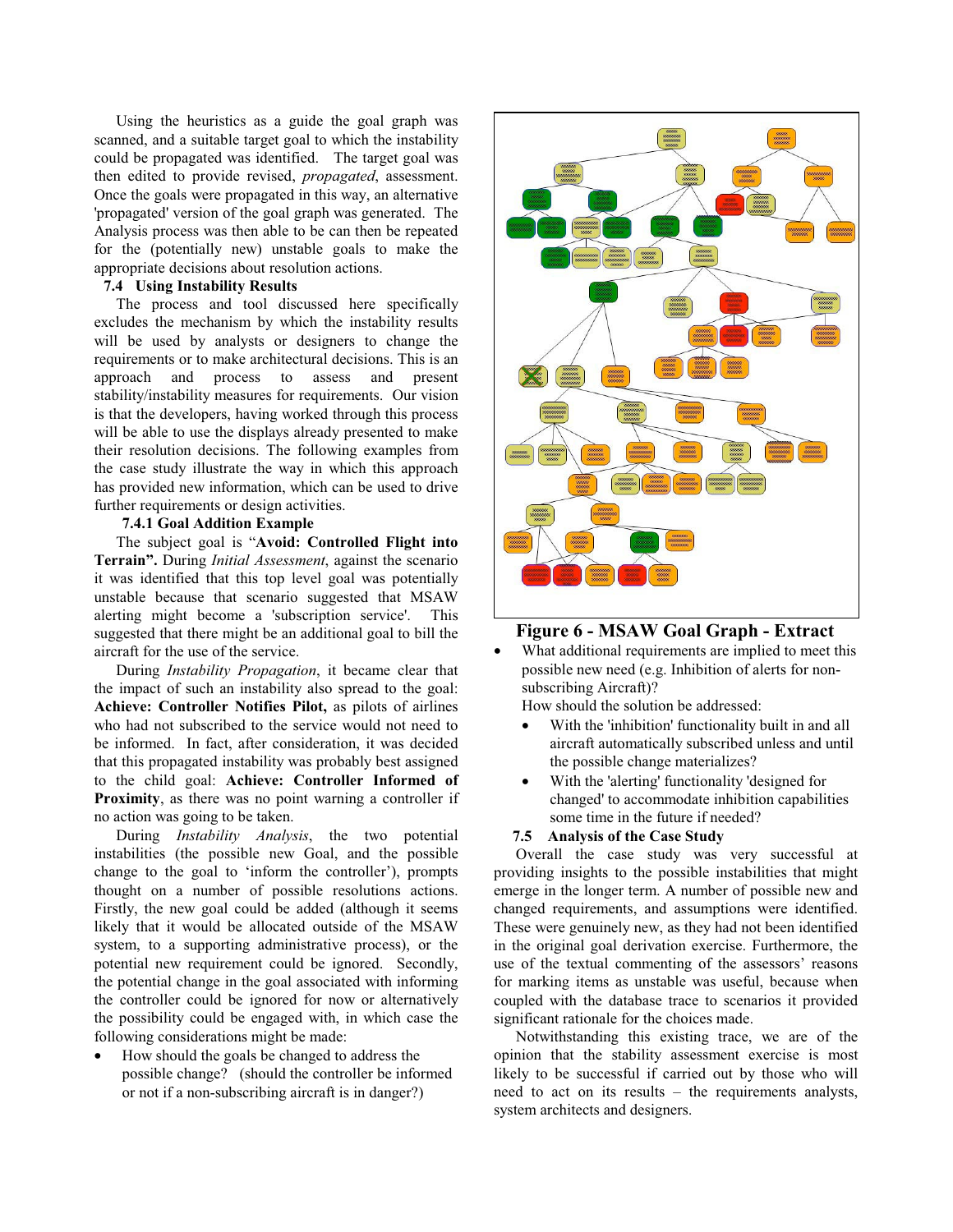|                              | <b>Stability Display Form</b><br>30<br>Heading<br>Goal |              | <b>Achieve: Controller notifies pilot</b> | $\mathbf{1}$<br><b>Stability Rating</b> | $\boldsymbol{\times}$                                                                                                                 |             |
|------------------------------|--------------------------------------------------------|--------------|-------------------------------------------|-----------------------------------------|---------------------------------------------------------------------------------------------------------------------------------------|-------------|
|                              | Scenario                                               | <b>Score</b> | <b>Instability</b><br><b>Type</b>         | Propagated?                             | <b>Comment</b>                                                                                                                        | Propagate   |
|                              | Consumerism                                            |              | Goal Performance Level Changes            | $\Gamma$                                | Takes on a relatively more impotant role as ATC<br>is a 'Safety Net'. Performance Level in question is<br>timeliness and reliability. | $\boxed{>}$ |
| -21                          | Affluent Nationalism                                   | $\mathbf{1}$ | Goal Removal                              | Г                                       | May not be required for liability reasons.                                                                                            | $\,$        |
| -31                          | Controlled Development                                 | $\circ$      | None                                      | $\Gamma$                                |                                                                                                                                       | $\, >$      |
| $\left  \frac{1}{2} \right $ | Survival of Fittest                                    | $\Omega$     | None                                      | Г                                       |                                                                                                                                       | $\geq$      |

| <i><b>Source Goal Decription</b></i>                                                                                                                                                                                                                                                                                                                                                                        | ×     |  |  |  |  |  |
|-------------------------------------------------------------------------------------------------------------------------------------------------------------------------------------------------------------------------------------------------------------------------------------------------------------------------------------------------------------------------------------------------------------|-------|--|--|--|--|--|
| Consumerism<br>Scenario 1                                                                                                                                                                                                                                                                                                                                                                                   |       |  |  |  |  |  |
| - Goal Being Propagated -                                                                                                                                                                                                                                                                                                                                                                                   |       |  |  |  |  |  |
| Goal ID<br>30                                                                                                                                                                                                                                                                                                                                                                                               |       |  |  |  |  |  |
| Goal Title<br>Achieve: Controller notifies pilot                                                                                                                                                                                                                                                                                                                                                            |       |  |  |  |  |  |
| Goal<br>The controller warns the pilot of ground proximity.<br>Description                                                                                                                                                                                                                                                                                                                                  |       |  |  |  |  |  |
| Original Instability Type<br>Score<br>Propagated Instability Type                                                                                                                                                                                                                                                                                                                                           | Score |  |  |  |  |  |
| Goal Performance Level Ch<br>$\mathbf{1}$                                                                                                                                                                                                                                                                                                                                                                   |       |  |  |  |  |  |
| <b>Instability Descriptions</b>                                                                                                                                                                                                                                                                                                                                                                             |       |  |  |  |  |  |
| Takes on a relatively more impotant<br>role as ATC is a 'Safety Net'.<br>Performance Level in question is<br>timeliness and reliability.                                                                                                                                                                                                                                                                    |       |  |  |  |  |  |
| Propagation Heuristics                                                                                                                                                                                                                                                                                                                                                                                      |       |  |  |  |  |  |
| Trace Up: Try to identify any parent<br>Goal, or possible new parent Goal that<br>is itself possibly unstable, and which<br>leads to this change in performance<br>level. The identified parent Goal<br>could be unstable in types: Goal<br>Addition; Goal Functionality Changes;<br>Goal Performance Level Changes; or<br>Add Goal Refinement.<br>Trace Down: All child Goals are<br>potentially unstable. |       |  |  |  |  |  |
| Highlight a Target Goal in the<br>Select ><br>diagram and press the 'Select>'<br>Button                                                                                                                                                                                                                                                                                                                     |       |  |  |  |  |  |
| Mark Propagation Complete?<br>L                                                                                                                                                                                                                                                                                                                                                                             |       |  |  |  |  |  |

# **Figure 7 - Instability Report for a Goal**

There are a number of reasons why this is likely:

- It is valuable that those with responsibility for making decisions about resolving possible instabilities feel that hey own the instabilities identified.
- Views on the nature of the possible future worlds will change as time progresses. If the people working on the system have internalized the system-to-worlds relationships they are more likely to identify risks associated with emerging new environments. This effect has been called 'Memory of the Future' [25].
- When reviewing or resolving potential instabilities recourse to rationale traces will be minimized as those involved will retain memory of their assessments.

In the case study we wanted to provide the maximum choice about how to assess stability. The tool incorporated three possible mechanisms: a taxonomy of change risks; the 'key drivers' used to develop the scenarios; and the scenarios themselves. It rapidly emerged that the scenario approach was the most easy to use, and the most intuitive. The preference was so pronounced that only the scenarios were really used in the end.

The initial assessment process could be completed relatively quickly, once the scenario had become relatively well internalized in the consciousness. For large goal graphs, the scope could be limited to higher-level goals, which would have most effect on the system if they changed, although this would risk losing valuable information in the process.

The propagation activity was quite time-consuming, and sometimes one pass of propagation was not sufficient. For example, propagation of a particular goal might have been completed, but would have to be re-visited if that

 **Figure 8 - Propagation Heuristics**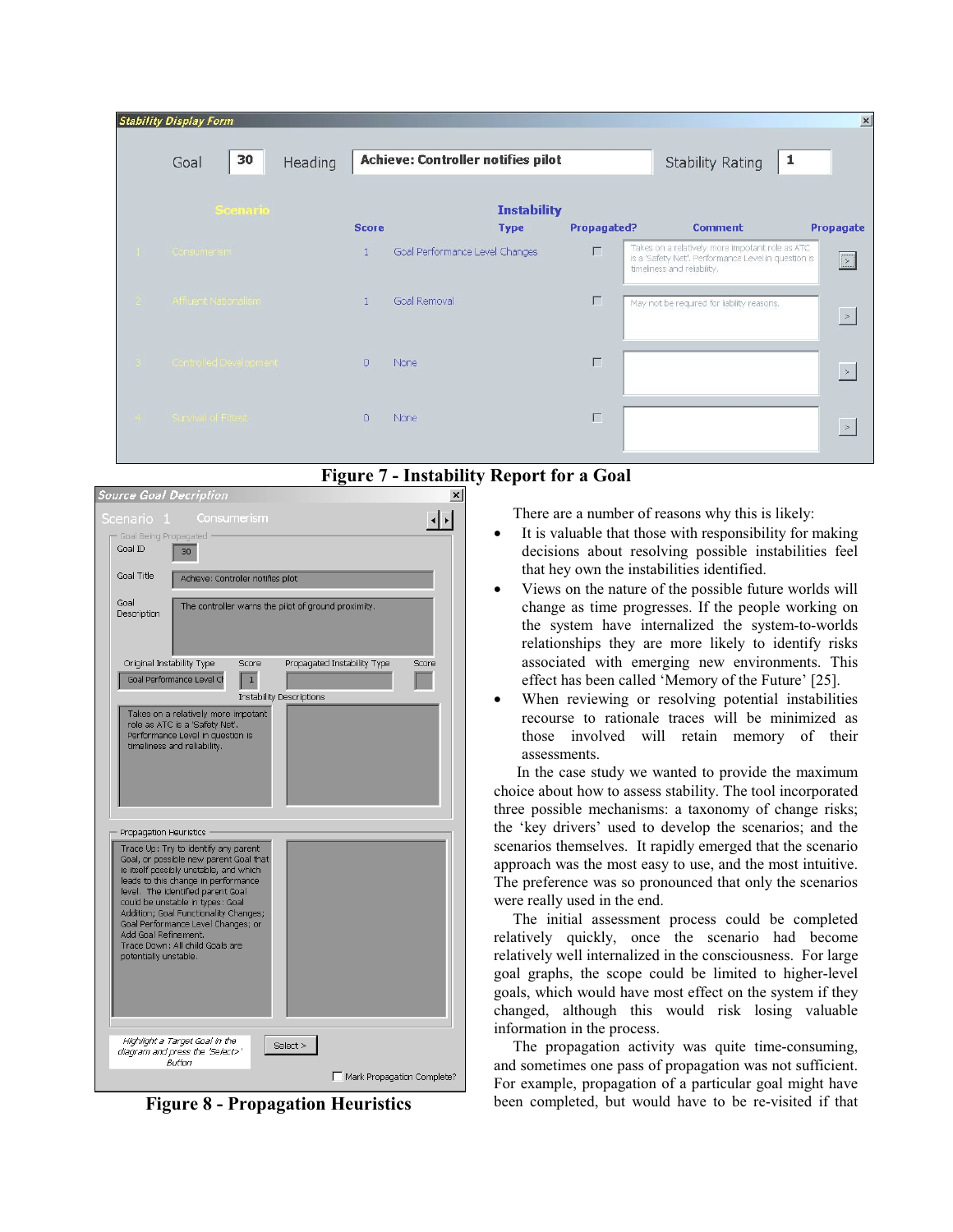goal were itself the target for propagation from another goal. Usually this was not too much of a problem for parent-child propagations, but when the effect was a peerto-peer propagation it sometimes re-opened up the whole propagation problem for the target goal. Nonetheless, propagation was effective in a number of ways:

- It acted as a review mechanism for assessments. In all we removed 5 assessments at this stage, as when we came to propagate them we were not satisfied that they actually represented an instability.
- Inconsistencies in scoring the instabilities were identified and were able to be rectified when carrying out propagation.
- Fairly subtle peer-to-peer propagations were identified only through the propagation activity.

However, it must be said that only the third of these could be classed as a significant contribution to the quality of the assessments overall. In the first case it is likely that these incorrect instability assessments would very likely have been identified at the resolution stage anyway. In the second case the score inconsistencies were due to a natural tendency to propagate instabilities anyway in the initial assessment stage. In other words, a particular instability of the type 'Goal Removal' was often cascaded down the goal graph anyway on the initial assessment.

During propagation it was tempting to slip away from pure 'assessment' and move into 'resolution'. This was particularly noticeable with the instability types 'Goal Addition', 'Assumption Addition' and 'Add Goal Refinement'. Each of these – even in its name – is suggesting a resolution to a problem – making a change to the goal model. One option was to remove these as instability types, but on reflection we decided that they should stay because:

- Sometimes they had propagation effects that suggested instability in a different goal.
- The addition of new functionality was a legitimate reason for change, and so could not be ignored.

Having made this decision it emphasized the difficulty of deciding which goal should have the (for example 'Goal Addition') instability attached to it – when the original goal was not really unstable. We adopted an entirely practical approach to this, and attached the instability to the original goal that made us think about the new goal that might be needed!

Overall the contribution made by the propagation stage, bearing in mind the effort involved, was questionable. The conclusion to draw therefore is that the instability analysis stage preceding propagation need to take a very critical view on the need for the propagation activity to take place at all.

The original tool was limited to allowing one instability assessment per goal per scenario. While this generally served acceptably for initial assessment, it was not adequate when propagating. Overall it would probably be worthwhile removing this limitation.

As the case study represented a well-defined description of the requirements, there was little remaining 'alternative' refinements to work on. Applying this approach to less well-defined requirements, or to emerging requirements, where significant 'OR' type requirements remain, could result in some improvements to the propagation heuristics. Intuitively, the use of this approach could provide requirements analysts help in making selections between alternative refinements – to chose those representing the most stable choice overall.

As both the speed and effect of changing requirements and assumptions varies significantly in different domains and applications, we would be interested to carry out further examination and validation off this approach in a different setting. The mobile telephony domain is appealing as it has a much quicker change cycle that the domain studied; it is more competitive – and so changing requirements and assumptions are a business advantage to be seized, rather than a cost to be resisted; and there is a strong embedded concept of product families and family architectures. Ericsson developed business scenarios for this domain over a 10-year horizon, although these may now be a little dated.

### **8. Summary**

This paper has presented a new approach to assessing the stability of requirements for long-lifetime systems. By comparing a goal-based model of the requirements, and scenario descriptions of possible future worlds, an assessment can be made of possibly instabilities in the requirements.

- The advantages of this approach are that it encourages imaginative engagement with possible futures in a way that existing risk-based approaches do not.
- It provides a predictive view of requirements stability in a way that existing historic measures of requirements change do not.
- It engages with but the requirements and assumptions about the world, and how both of these might cause change in the future.

A robust process for the assessment has been defined, and using easily available tool support this was successfully exercised in a significant industrial case study. Some examples of the case study results have been presented and an example provided of the way in which these results would be of practical use to developers.

Although the focus of this work was in assessing requirements stability, we believe that there is significant scope for future work, not least in the following areas:

• Given the appeal of goal-based approaches in product line requirements, can a scenario based approach to